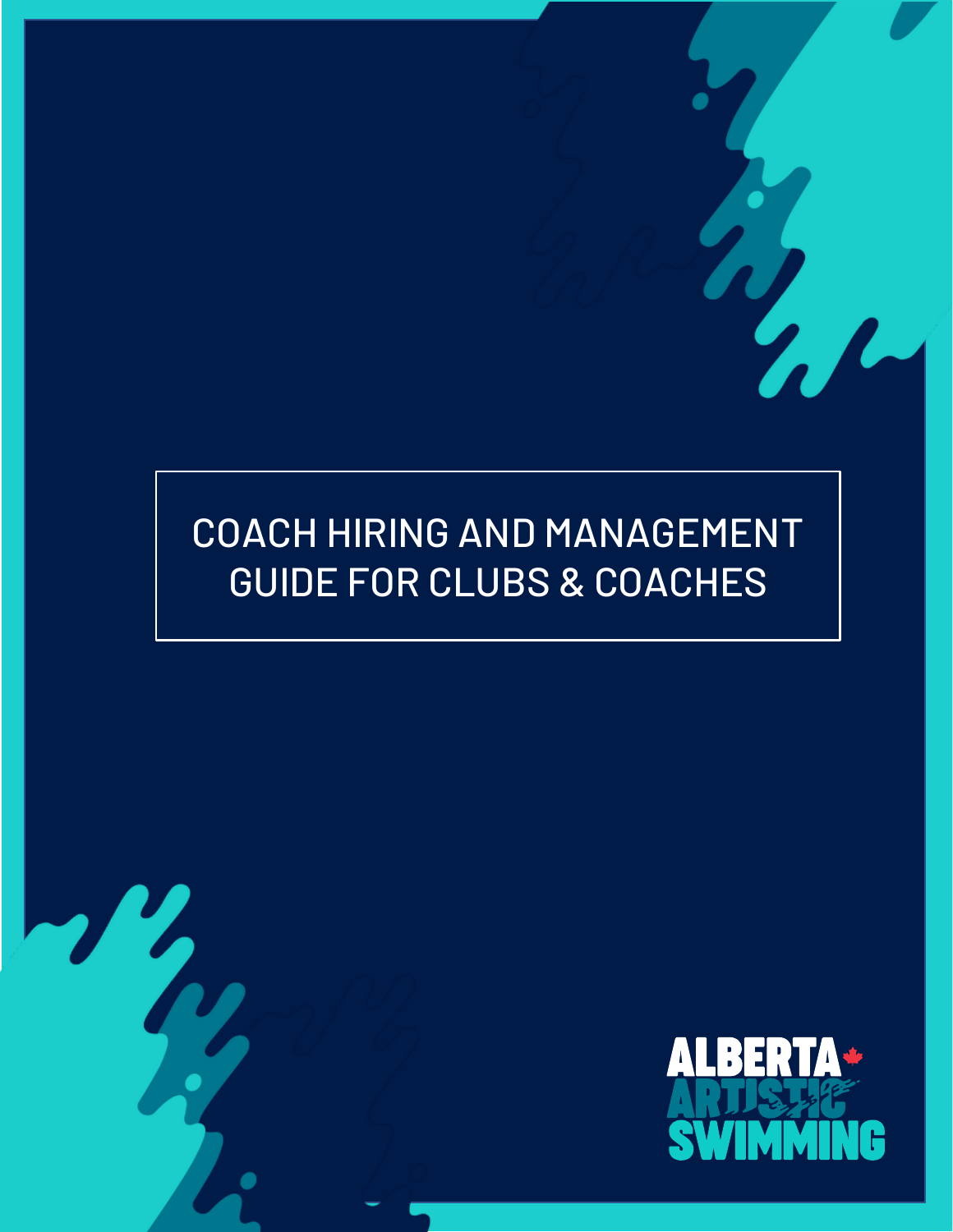

# **TABLE OF CONTENTS**

| <b>INTRODUCTION</b>                          |    |
|----------------------------------------------|----|
|                                              |    |
|                                              |    |
|                                              |    |
|                                              |    |
| <b>APPENDIX III: SAMPLE INTERVIEW GUIDE.</b> | 15 |

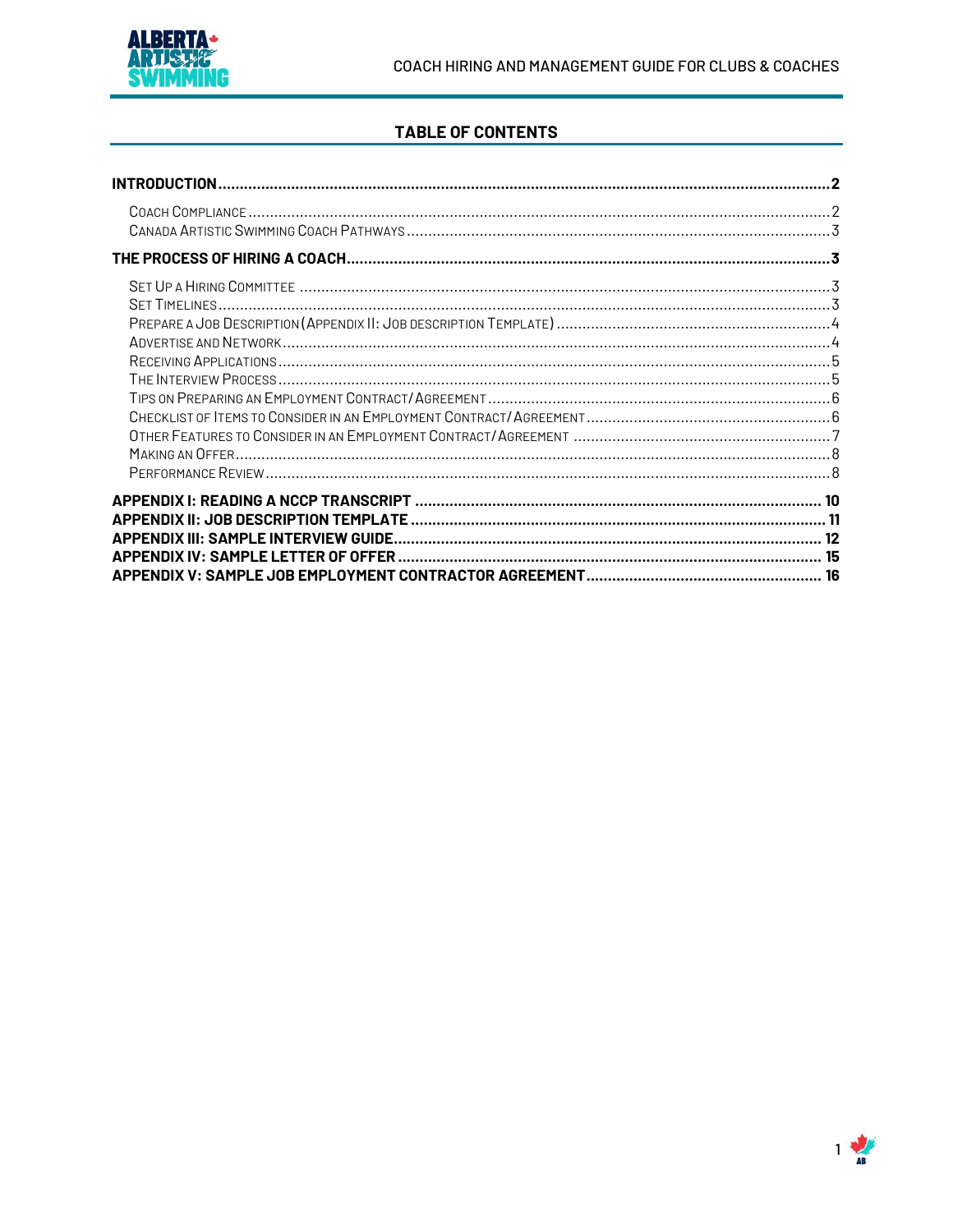# **LEGAL DISCLAIMER**

This Coach Hiring and Management Guide is provided for the purpose of offering guidelines and best practices to clubs in hiring artistic swimming coaches in the province of Alberta. For further information please contact Alberta Artistic Swimming.

Any coach hiring should follow standard best practices and must adhere minimally to any applicable federal and provincial employment standards and legislation.

Nothing in this document is intended to provide legal advice. Do not rely on this document or treat it as legal advice.

# <span id="page-2-0"></span>**INTRODUCTION**

By virtue of their role and responsibilities in the sport, artistic swimming coaches maintain a position of leadership within clubs, with members and their families. Due to this important role a coach plays, it is important that clubs retain coaches with the appropriate qualifications, skills and experience, which will help the club and its members reach their goals. To help ensure that clubs retain coaches that match their programming and member needs, it is important for clubs to have a detailed and consistent recruitment process. By using this recruitment process, clubs can assist in having a successful relationship that will benefit their members, set up coaches for success and contribute to the club's success for years to come.

#### <span id="page-2-1"></span>**Coach Compliance**

Every coach hired by a member club must be registered annually with Alberta Artistic Swimming prior to any coaching. The membership year is September 1 to August 31 annually. Artistic swimming coaches need to be members "In Good Standing". Coaches "In Good Standing", have completed the following requirements:

- Meet minimum requirements as per the Coach Registration and Certification Policy and the CAS Screening Policy that includes
	- o Minimum NCCP requirements as per section VIII of the [CAS Coach Registration and](https://artisticswimming.ca/wp-content/uploads/2019/03/CAS-Coach-Reg-Certif-Policy-4-Mar-2019-FINAL.pdf)  [Certification Policy](https://artisticswimming.ca/wp-content/uploads/2019/03/CAS-Coach-Reg-Certif-Policy-4-Mar-2019-FINAL.pdf)
	- o Making Headway in Sport
	- o Make Ethical Decision
	- $\circ$  Respect In Sport for Activity Leaders Certified (valid for 3 years) required by all Coaches in Alberta
	- o E-Pic through Sterling Talent solutions as per section B of the Screening Policy (valid for 5 years)
	- $\circ$  CAS Screening Disclosure Form as per Section E of the Screening Policy (valid for 3 years)
- Minimally read the Canada Artistic Swimming (CAS) Conduct Policy and all safe sport policies such as the Concussion Policy and Management Protocols
- Registered on H2OReg by completing all required forms within the platform and paid applicable membership fee with AAS & CAS
- For more information on the NCCP transcript, please see Appendix I: Reading a NCCP **Transcript**

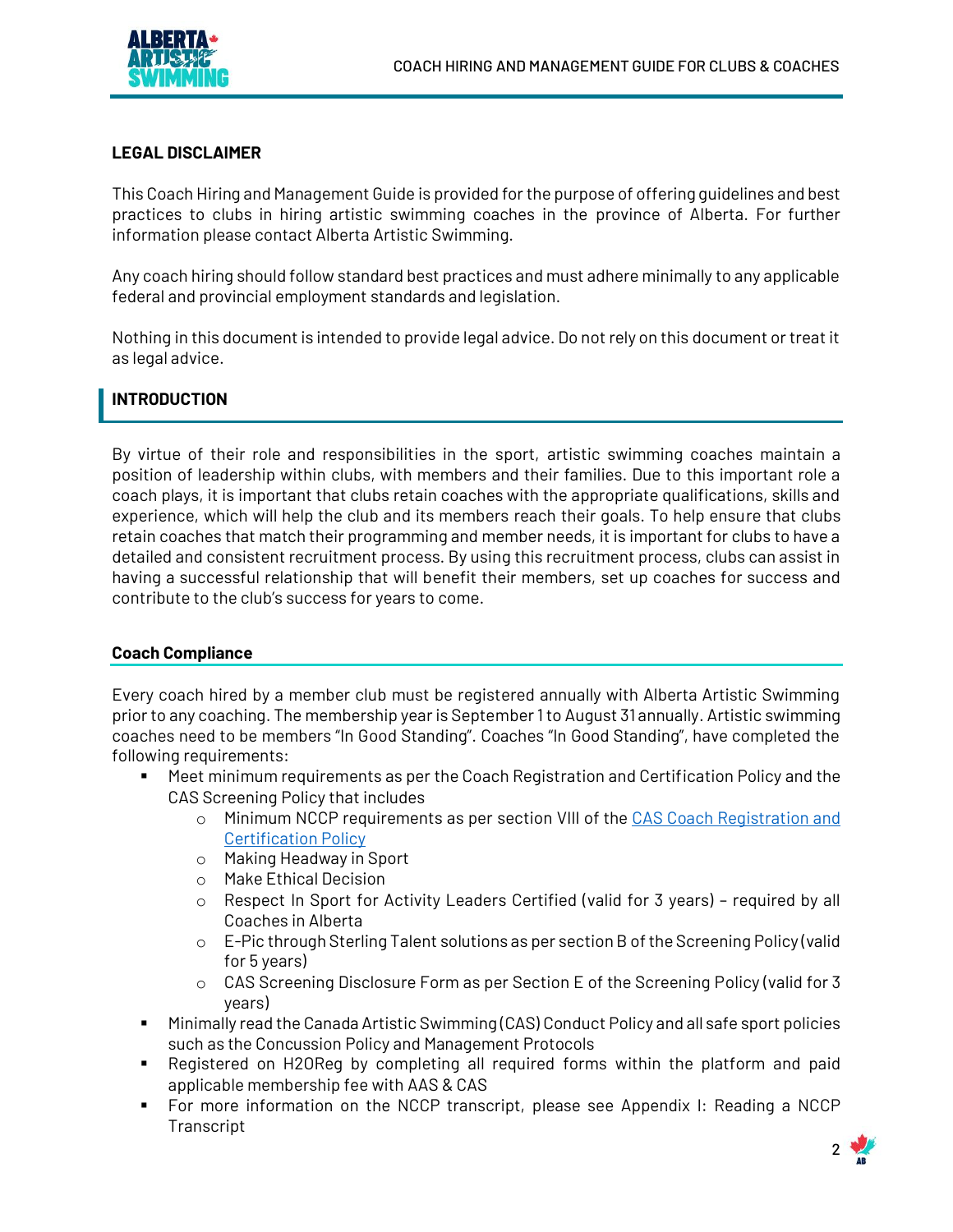

If coaches are "Not in Good Standing", they do not have insurance or liability coverage through Alberta Artistic Swimming and are **NOT** to be doing coaching of any kind. Doing so is a risk to the safety of the club and swimmers and a breach of the policies of AAS and CAS subject to discipline. Annually, every Alberta Artistic Swimming member club needs to ask every coach for proof of registration card with Alberta Artistic Swimming. If the coach does not show on the club's roster in H2OReg then an alternative may be to ask for a copy of their membership card to be forwarded. It will look something like this with the appropriate membership type and years for the current season.

#### AAS Membership Card 2021/2022



# <span id="page-3-0"></span>**Canada Artistic Swimming Coach Pathways**

Coaches can map their coaching pathways here: <https://www.artisticswimmingcoach.ca/index.php?page=230>

**In Training** – When they have completed some of the required training for a context; **Trained** – When they have completed all required training for a context; **Certified** – When they have completed all evaluation requirements for a context.

# <span id="page-3-2"></span><span id="page-3-1"></span>**THE PROCESS OF HIRING A COACH**

# **Set Up a Hiring Committee**

The club board of directors must first determine the process they would like to follow for the hiring process. The entire club board may be involved (based on the set up or size of your board) or the club board may decide to appoint a few individuals to form a Hiring Committee that may include your head coach if you are not hiring for a head coach. If a Hiring Committee is appointed, then clear details of their responsibilities should be determined and outlined. Ultimately the club board is responsible for the management of the club and should ensure that all steps have been completed by the Hiring Committee.

#### <span id="page-3-3"></span>**Set Timelines**

It is important that the club or Hiring Committee determine a timeline of activities, so that everyone involved in the process understands the timelines to which the committee needs to adhere. The following is a general timeline that can be followed:

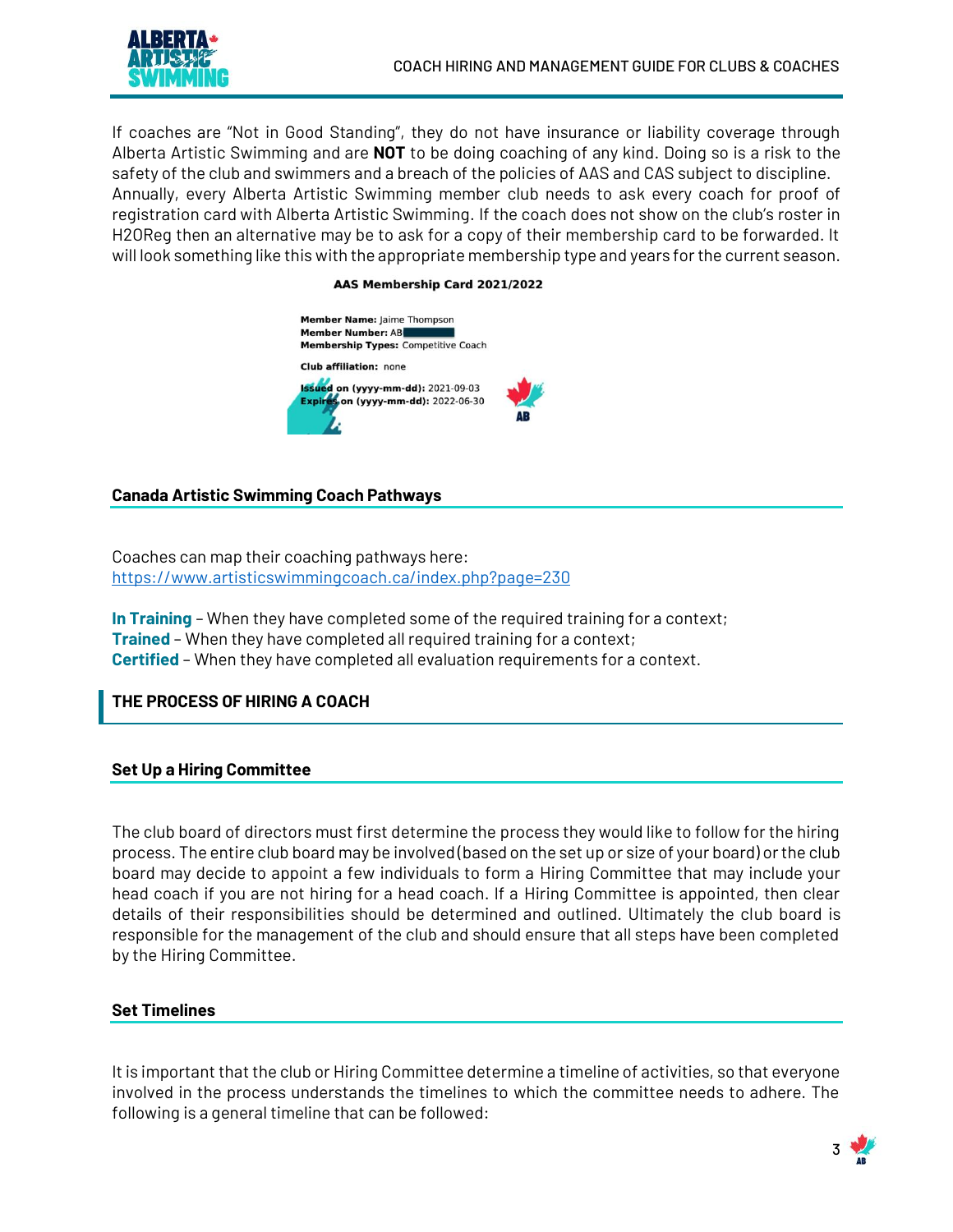

- **EXECO** Determine the type/level of coach that is required, i.e. Head Coach, Competitive Coach(es), AquaGO! instructor(s), etc.
- Determine the date by which to have hired a coach(es)
- Determine a due date for applications
- Determine when to advertise for the vacant position(s)
- Determine the final date for choosing applicants for interviews
- **EXECTER 1** Determine dates and times of interviews and notification of prospective coaches
- Set appropriate deadline date for the coach to approve/decline job offer (a suggested minimum timeline of 24 – 48 hours for the coach to get back to the club)
- Set date for employment contract/agreement negotiation, if needed
- Set date for renegotiation, if needed
- Set deadline for signing of employment contract/agreement
- Notify non-successful applicants

Remember that the overall goal should be to find a coach that meets the requirements in the job description, so it is important to be flexible with the timelines if necessary.

# <span id="page-4-0"></span>**Prepare a Job Description (Appendix II: Job description Template)**

The club should determine the following when developing a job description that ensures the stated requirements take into account meeting the minimum requirements of AAS and CAS policies or they will be ineligible until compliant.

- What NCCP level of coach is required for the club?
	- o What other requirements are needed to be a coach? i.e. Respect in Sport, Making Headway, etc.
- Screening Requirements
- What skills are necessary for the position? i.e. Communication, conflict resolution, computer, other
- How many hours or days of coaching can the club offer a coach?
- **•** Are there additional responsibilities such as administrative work, assisting with watershows, or training/mentoring other coaches that may be required by the coach?
- What types of programs will the coach be expected to coach?

# <span id="page-4-1"></span>**Advertise and Network**

Usually, the candidate will not automatically fall into your lap and you are going to have to do a little work to ensure that the club and the coach connect. The best way to ensure the club finds the right person for the club's needs is to advertise and network. Using the job description as a starting point, the Hiring Committee should create an advertisement and network to ask others if they know someone with the qualifications the club is seeking.

The advertisement should also state that the applicant is expected to respond in writing. Be sure to list a return address for applications and ensure that the correspondence has consistent address information to prevent confusion. Clubs can advertise using the following methods:

▪ Canada Artistic Swimming and Alberta Artistic Swimming websites

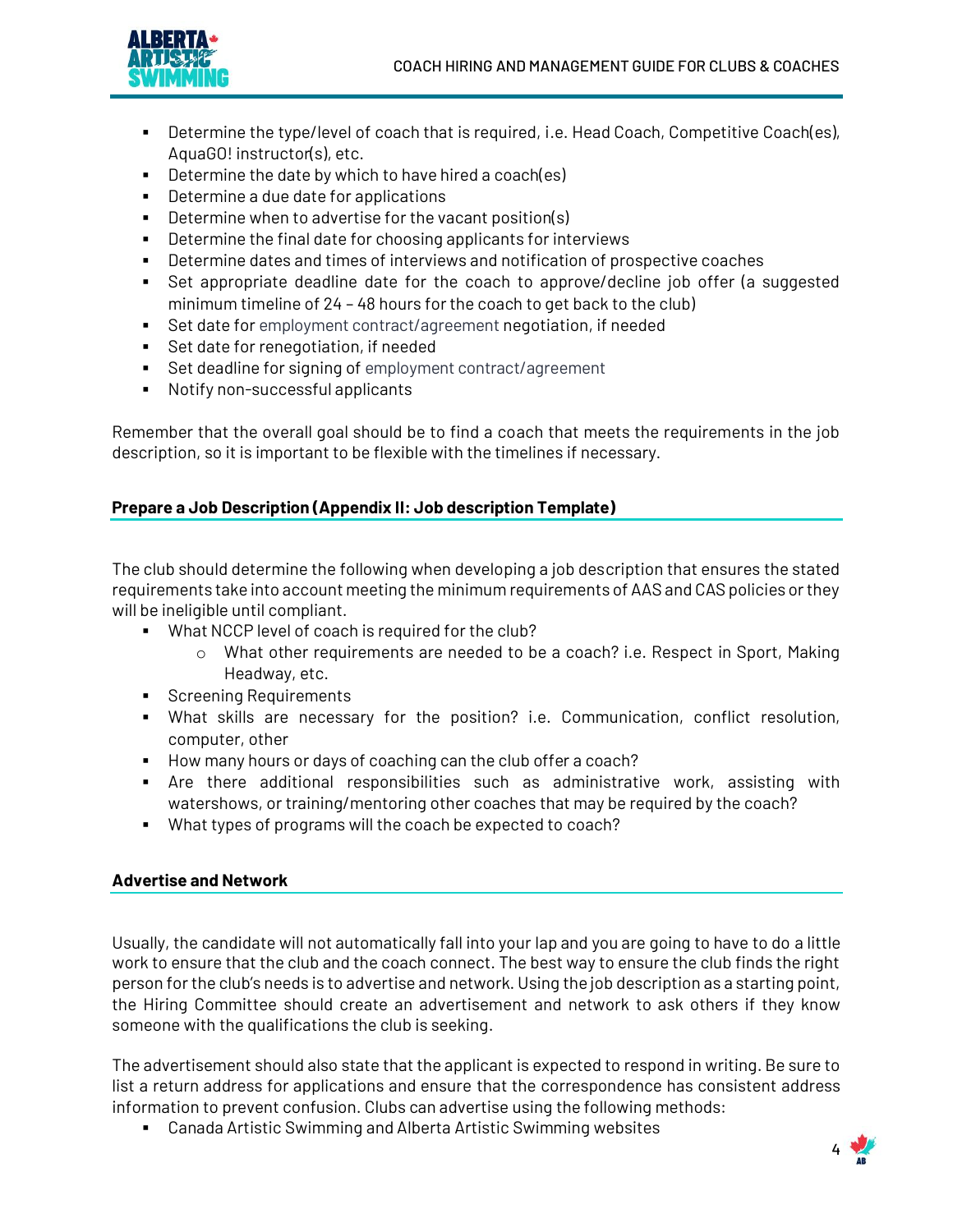

- Sport Information and Resource Centre SIRC website
- **EXEC** Alberta Parks and Recreation Association ARPA website
- Other provincial artistic swimming organization's respective websites
- Local newspapers
- College or university newspapers
- Bulletin boards, newsletters, local newspapers, and employment agencies.
- LinkedIn, Indeed, other similar platforms

While a job advertisement is important, it is best for the Hiring Committee to supplement the advertisement by using their network of contacts:

- **EXECT AS INCO TAGO IN A 200** Talk to near to near they know of any coaches looking to coach, or if they know of any coaches looking for additional coaching hours.
- **•** Inform Alberta Artistic Swimming to see if they are aware of a coach looking for a coaching position.
- **EXECT** Talk to former swimmers to see if they would be interested in pursuing their coaching education through NCCP to help the club in the future.
- Encourage current age-eligible member athletes to take NCCP training as part of a succession plan.

#### <span id="page-5-0"></span>**Receiving Applications**

As the applications come in, the committee needs to evaluate and sort them as per their suitability. If there are multiple applicants, evaluate them based on the criteria in the job description. The best candidate will tailor their resume to demonstrate the skills they have and how those skills satisfy the job description. By doing this, the candidate demonstrates interest and enthusiasm for the position. The best candidate will also have a typed resume and cover letter that is professional in its format and style. A cover letter is a good tool for helping to learn about the person's ability to communicate and relate their skills to the requirements of the vacant position. Finally, the best candidate will, of course, have most or all the skills and qualifications sought.

If the committee only receives one application, they will have to decide if the individual meets their requirements. It is strongly encouraged to still follow the interview process even if only one applicant is received to ensure their suitability to the club and program.

If the requirements are not met, the committee could continue their search or decide they need to hire a coach immediately. The downsides of hiring an individual that is not right for the job can be costly, time-consuming and can affect the business of your club.

# <span id="page-5-1"></span>**The Interview Process**

Once the committee has made some contacts it is a good idea to interview the candidates to confirm their qualifications and assess whether they would be a good fit for the club. The committee should contact the applicant(s) they wish to interview and set a date, time and location for the interview. It is always a good idea to draft an interview guide with questions you want to ask the applicant (Appendix III: Sample Interview Guide) and asking the same questions of all candidates. Doing so will

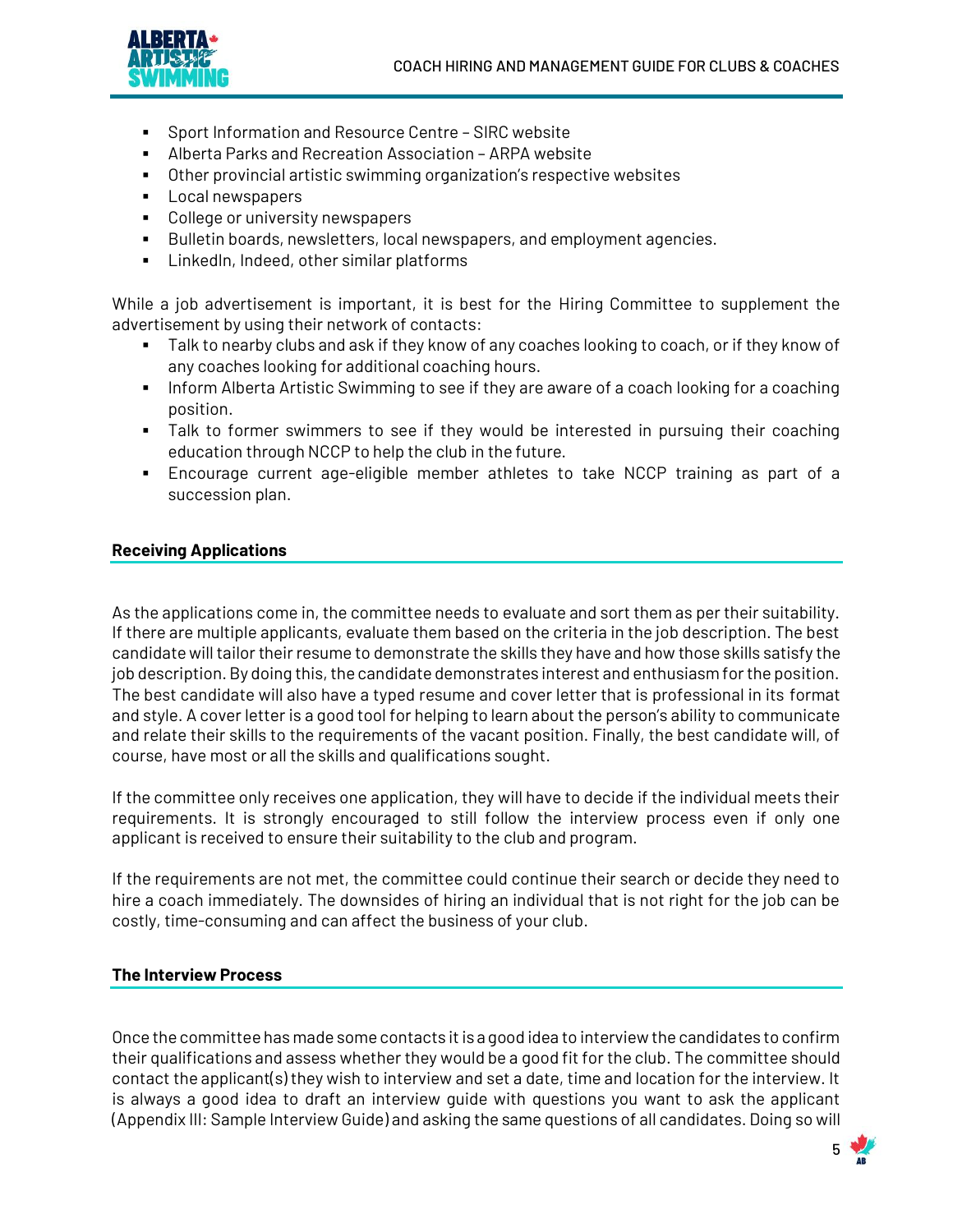

ensure that the interviews stay focused, questions are not skipped or forgotten and is consistent for all candidates interviewed.

The interviewer(s) should be sure to assess "how" the applicant answers the questions as this will give them insight into the candidate's personality, professionalism, fit for the position, and communication skills. See page 10 for Appendix III: Sample Interview Guide.

# <span id="page-6-0"></span>**Tips on Preparing an Employment Contract/Agreement**

All coaches should have employment contract/agreement with the club in which they coach. An employment contract/agreement is a tool that will benefit both the coach and the club and help them clarify the parameters of the role the coach is expected and granted to fulfill. It is important that the employment contract/agreement be written clearly so that it can be easily understood and that appropriate time is given for the review by the candidate.

Ultimately, it is best to have the employment contract/agreement reviewed by a "duly certified expert" who is knowledgeable regarding employment contract/agreement and can help ensure the document is well-written. An employment contract/agreement can include as many clauses as necessary, and it is up to the coach and the club to ensure that all their individual needs are addressed within the employment contract/agreement.

#### <span id="page-6-1"></span>**Checklist of Items to Consider in an Employment Contract/Agreement**

A written employment contract/agreement can be as simple or as detailed as necessary. The format of the employment contract/agreement may be casual (such as a letter of offer Appendix IV: Sample Letter of Offer from the club to the employee), or formal (a written employment contract/agreement Appendix V: Sample Job Contract, signed by both sides).

Before developing the employment contract/agreement consider whether the coach is an employee or contractor. This checklist is provided to point out some of the features you may wish to consider including in an employment contract/agreement. Remember, there are employment standards legislation in Alberta that imposes certain vacation, holiday, minimum wage and other entitlements for most employees that you must abide by, whether or not you specifically mention these in an employment contract/agreement. As with any employment contract/agreement, if the club and/or coach have questions or concerns about how it should be written, and what effect it will have, the club and/or coach should obtain the advice of duly qualified experts, before the employment contract/agreement is signed.

Employee or contractor? Know the difference. <https://open.alberta.ca/publications/9780778554035>

Written employment contracts/agreements may contain the following minimum details:

- Term Length of contract/agreement; is there a fixed end date; or is it indefinite and openended?
- Status Is it for full-time, part-time or casual (occasional) work?
- Wage/Salary What is the wage; is it calculated hourly, weekly, annually; when is it paid?

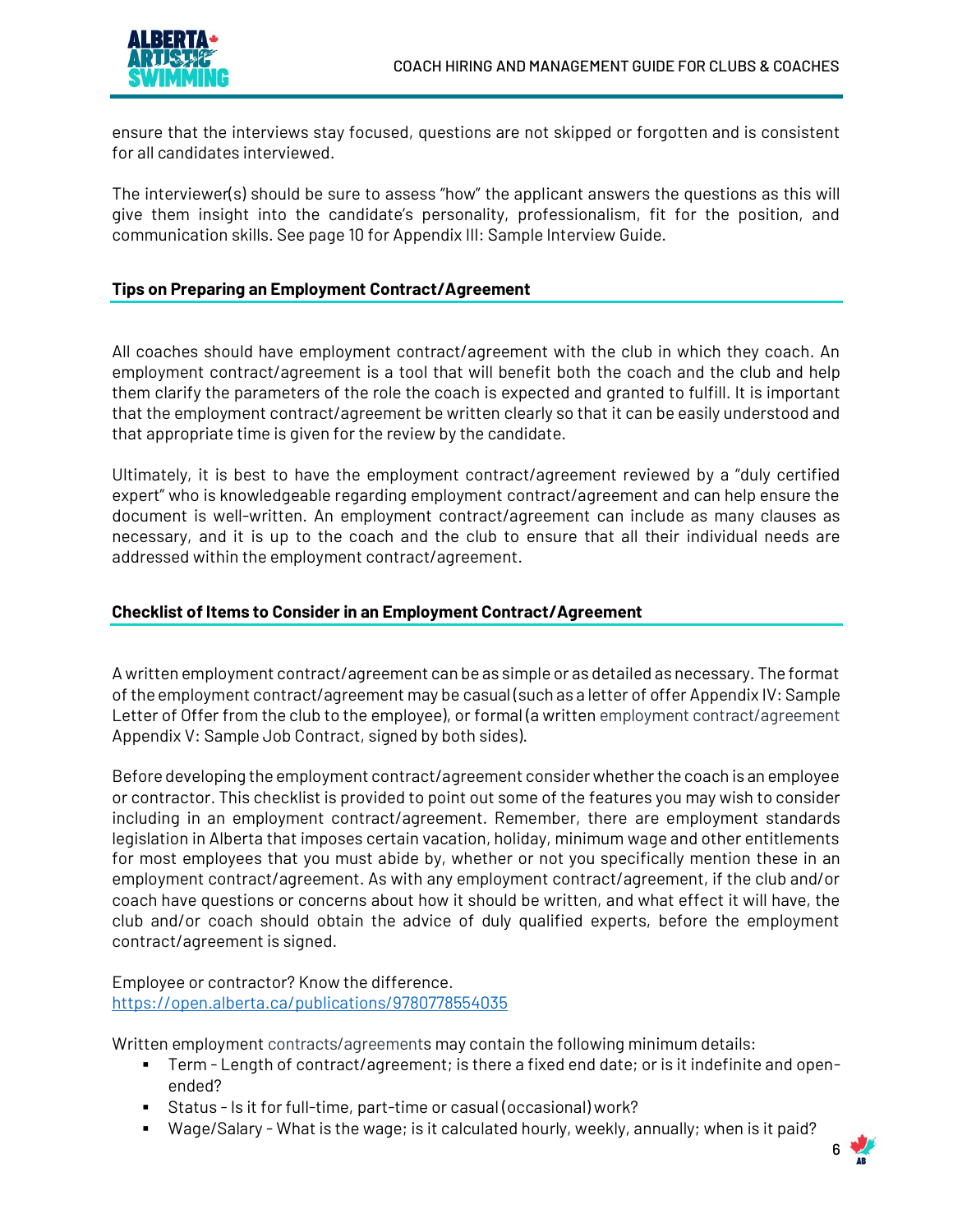

- Job Description
- Probation If it is a new coach, is there an initial probationary term? (It is usually a good idea to have a probationary term, to give the club a chance to evaluate whether the coach is a good fit and suitable for the job).
- **Early Termination of Contract/Agreement If the contract/agreement has a fixed end date,** what happens if the employer wants to end the contract/agreement early? What if the coach wants to end the contract/agreement early? (Remember, employment standards legislation may impose relevant entitlements which you must abide by).
	- $\circ$  Recommend inclusion of referencing conditional requirements statement that the contract or agreement is conditional on the ability of the coach to meet the minimum requirements to be a member of AAS and CAS

# <span id="page-7-0"></span>**Other Features to Consider in an Employment Contract/Agreement**

Coaching contracts/agreements may contain some or all the following details:

- Reporting Who does the coach report to for all or in certain instances?
- Vacation What vacation pay and vacation time will be granted to the coach? Is it the same as, or more favourable than, any entitlement the coach will have under employment standards legislation?
	- $\circ$  Sample: You will be provided with vacation leave and/or vacation pay, and statutory holidays. Vacation would only apply if the coach is considered an employee.
- Benefits What are the benefits, if any? (Most employment standards legislation does not require an employer to offer paid sick leave, dental or medical benefits, disability or life insurance, and so forth. However, most employment standards legislation does impose certain pregnancy, maternity and parental leave benefits and rights for certain employees, understand the legislatio[n https://www.alberta.ca/maternity-parental-leave.aspx\)](https://www.alberta.ca/maternity-parental-leave.aspx).
	- o Sample (full-time): As a coach, you will be eligible to participate in our standard employee benefit package, as described in the enclosed brochure from Great West Life.
	- o Sample (casual): As a coach, you are not eligible to participate in our employee benefits package.
- Work Schedule Will it be fixed, variable, or on an "as called" basis? Will there be a minimum or maximum number of days or hours? Is it pre-set, or to be established between the club and the coach from time to time?
	- $\circ$  Is there any travel requirements and the parameters of any expenses and reimbursements related to such?
- **EXEL** Rules and Policies Are there certain club or AAS or CAS rules and policies that the coach must follow to be eligible to coach? (If these are written, you should at least reference them. If they are unwritten, you should consider including a basic outline of the rule or policy, to ensure the employee is aware of it.)
- Job Description/Job Requirements Are the requirements of the job quite specific and detailed, or are they more general?
- Contact Person You may wish to direct the coach to address questions or concerns about the contract/agreement, which arise before or after signing, to a specific contact person at the club. (Remember, to be properly enforceable, the coach contract/agreement should be finalized and signed before the coach starts work!)

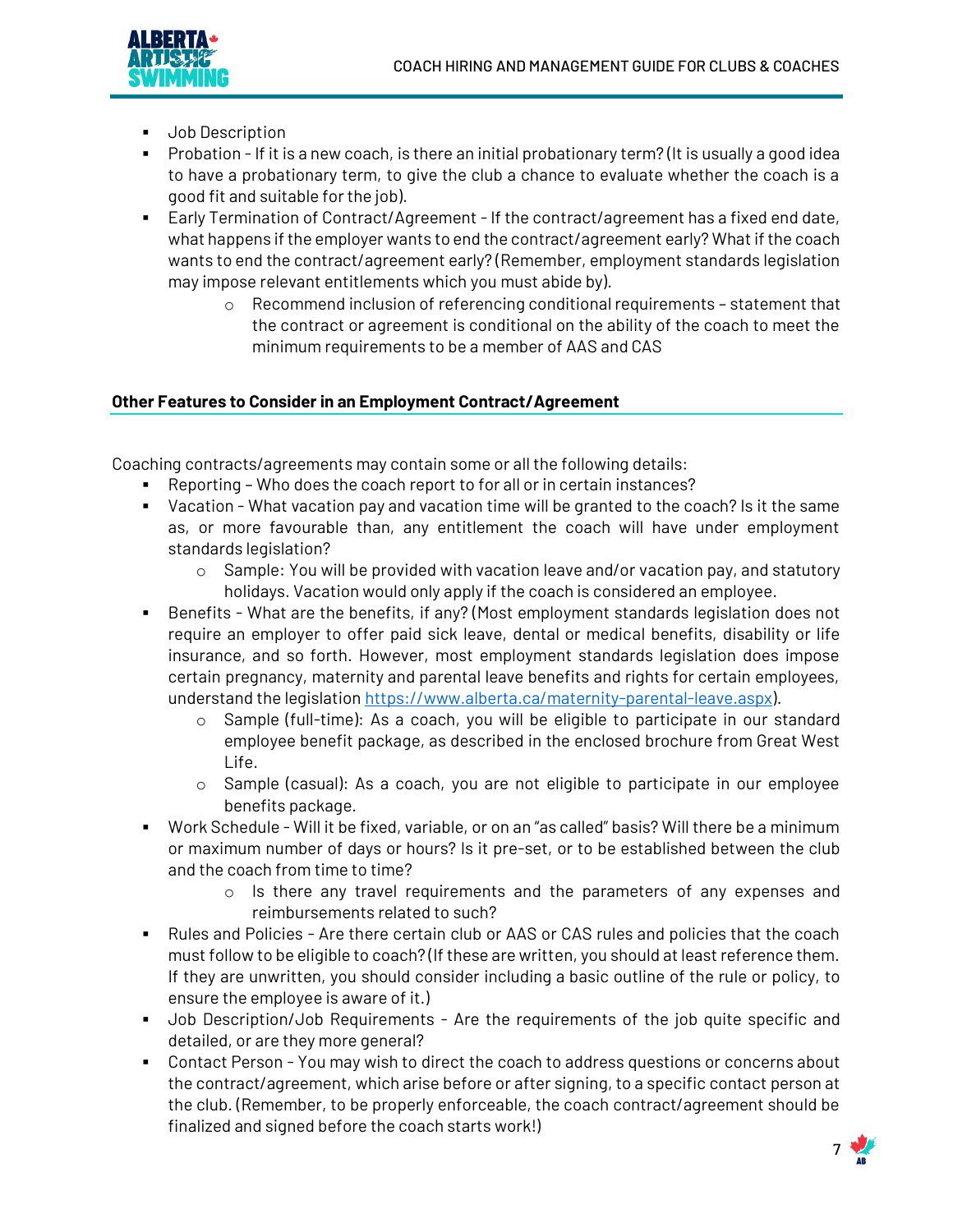

- $\circ$  Sample: If you have any questions or concerns regarding the contract/agreement, please contact (Insert club contact) at (800) 123 - 4567, so that we can resolve any concerns before you accept this offer.
- Acceptance and Acknowledgement It is strongly recommended to have the employee "sign-off", so that you each have a fully signed copy in case a question or problem arises in the future.
	- $\circ$  Sample: To indicate your acceptance of this offer, please sign the Acknowledgement and Acceptance below and return a signed copy to (Insert club contact). Keep the enclosed duplicate of this letter, for your own records.

# <span id="page-8-0"></span>**Making an Offer**

After all the interviews are complete, the committee will need to decide if they have an applicant that meets their requirements. If they do, they should call that individual back, present their offer and request a time for the coach to meet with someone on the committee to sign the new contract/agreement. If there is not a candidate that meets the job description, keep looking and interviewing, or modify the job description to better suit the type of individual that can meet the club's needs.

This is important because the National Coaching Certification Program (NCCP) ensures that an individual wanting to become a coach has a minimum base of coaching knowledge. This minimum base of knowledge means that the coach has the basic building blocks to coach and lead our artistic swimming programs. Having a qualified coach is important for satisfying the parents and swimmers in your club and important for ensuring they return next season.

#### <span id="page-8-1"></span>**Performance Review**

The ultimate goal of a performance review is to promote communication, to provide useful feedback on job performance, to facilitate better working relationships, to provide an historical record of performance and to contribute to the individual's professional development.

Be Proactive:

- Discuss expectations at the beginning of each season.
- Decide on performance measurements in advance
- Encourage regular discussion
- Meet regularly for discussion on any potential concerns and if there are any barriers to the coach meeting expectations that perhaps can be removed/resolved.

Annual Review Meeting:

- Preparation:
	- o Set a date and time, private location for review
	- o Make written notes and questions to discuss during review
	- o Consider the entire review period
- Conducting the Meeting:
	- o State the purpose of the meeting
	- o Explain the process

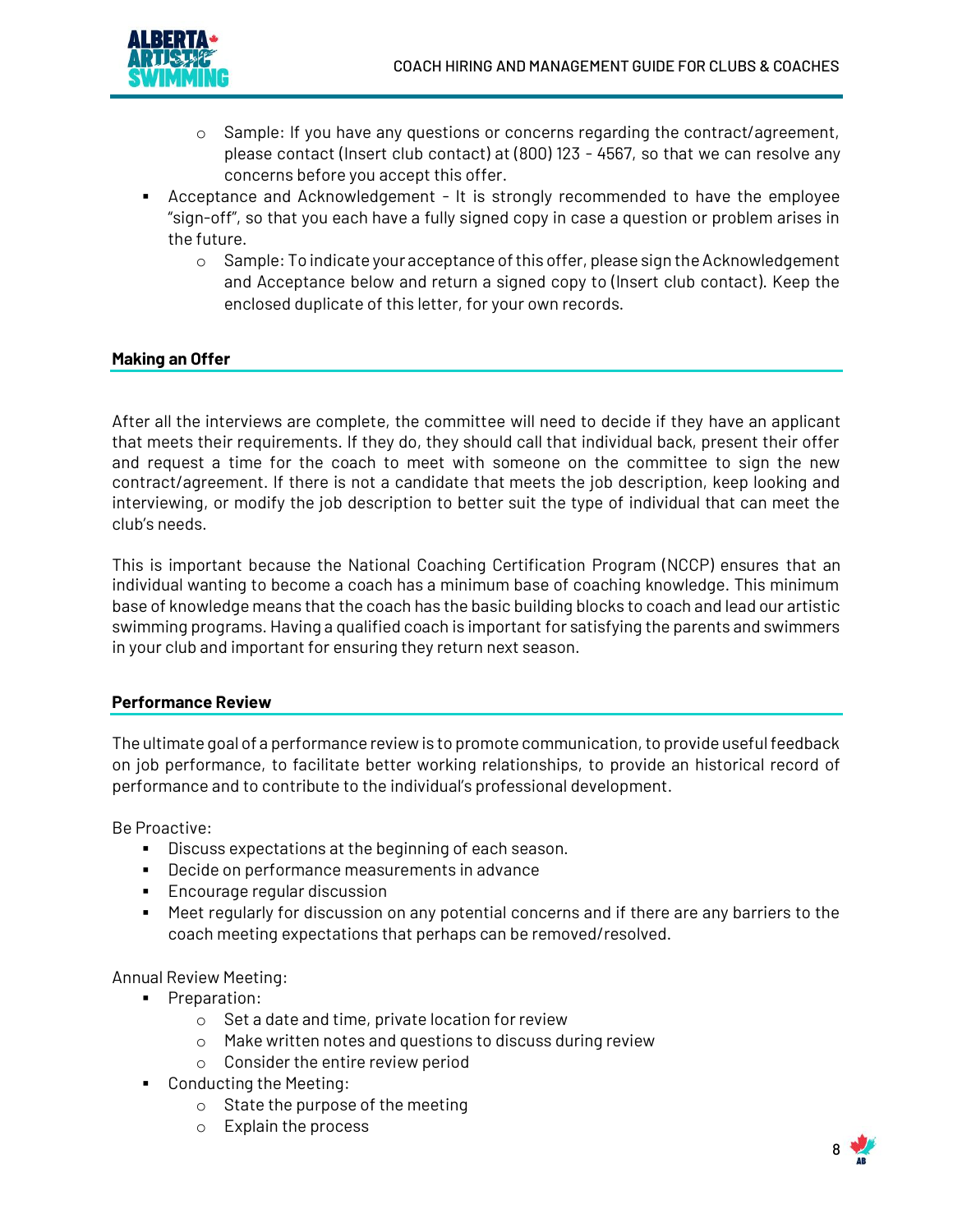

- o Confirm all objectives
- o Credit achievements
- o Discuss concerns
- o Get coach's input
- o Solve problems
- o Set new objectives

# Pitfalls to avoid:

- Superficial discussions
- Becoming defensive or argumentative
- Dwelling on past deficiencies
- Discussing personality traits and attitudes
- Dwelling on weaknesses, faults or shortcomings
- Dwelling on isolated incidents
- Comparing Coaches with one another or yourself
- **•** Interrupting
- Talking down to the coach
- Talking about yourself
- Excessively poor evaluations due to a personal dislike for the Coach
- Excessively positive evaluations for fear of disagreement or argument
- Opinions, impressions and feelings (use facts)

Things to remember:

- **Everyone deserves feedback**
- Behaviours are either appropriate or inappropriate depending on the situation
- **EXED** Inappropriate behaviour that is not corrected is assumed to be appropriate and therefore will continue.
- A performance review is for the benefit of both the club and the coach.

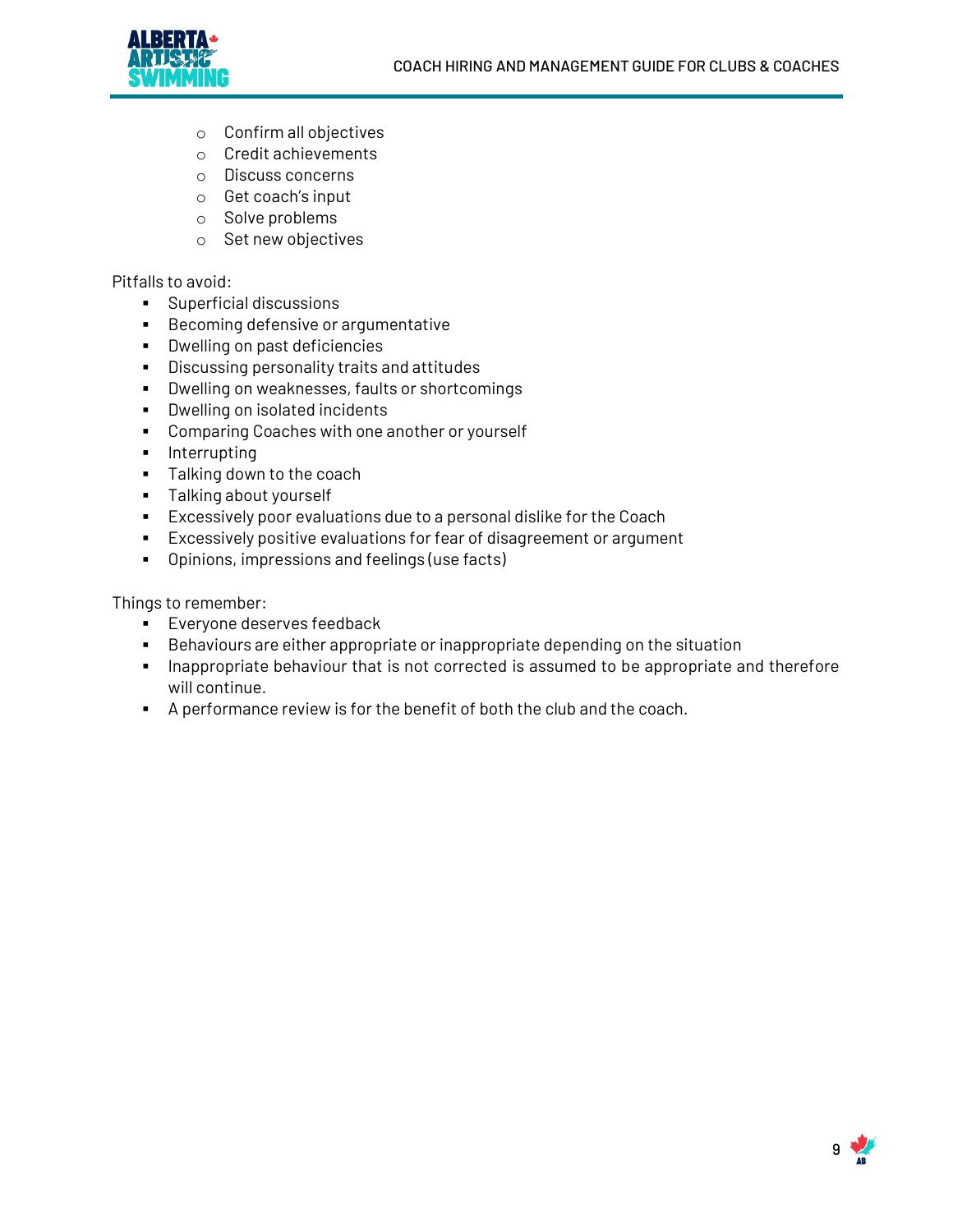

# **APPENDIX I: READING A NCCP TRANSCRIPT**

<span id="page-10-0"></span>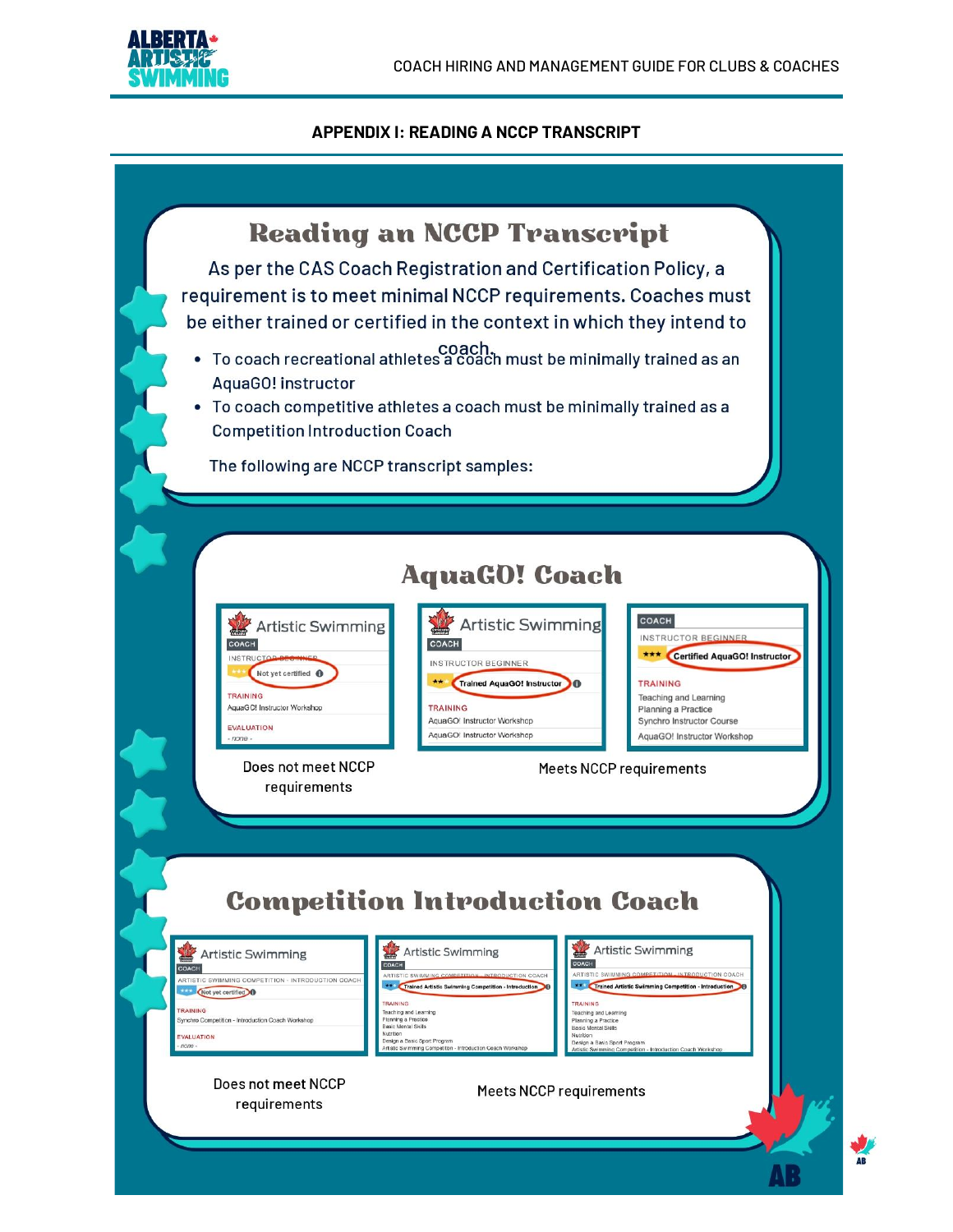

# **APPENDIX II: JOB DESCRIPTION TEMPLATE**

<span id="page-11-0"></span>

|  |  |  | ub Name |
|--|--|--|---------|
|--|--|--|---------|

Coach Wanted Advertisement

| About Us:                                                  | Provide a brief description of your artistic swimming club                                                                                                                                                                                                                                                                                                                                                  |  |  |
|------------------------------------------------------------|-------------------------------------------------------------------------------------------------------------------------------------------------------------------------------------------------------------------------------------------------------------------------------------------------------------------------------------------------------------------------------------------------------------|--|--|
| Requirements:                                              | The successful candidate will:                                                                                                                                                                                                                                                                                                                                                                              |  |  |
|                                                            | Provide a list of requirements you wish the applicant to have,<br>$\bullet$<br>including the level of NCCP coaching certification (ex. In<br>Training Club Coach, Trained Regional Coach, provide<br>Coaching Association of Canada coaching transcripts).<br>Be an Alberta Artistic Swimming registered coach in good<br>$\bullet$<br>standing<br>Provide a copy of your NCCP coach dashboard<br>$\bullet$ |  |  |
| Roles & Responsibilities:                                  | Outline specific roles for the prospective coach                                                                                                                                                                                                                                                                                                                                                            |  |  |
| Skills:                                                    | The successful candidate will:                                                                                                                                                                                                                                                                                                                                                                              |  |  |
|                                                            | (provide a list of desired qualities that are specific to the job<br>$\bullet$<br>description as the skills needed will vary depending on the<br>responsibilities assigned to the position)<br>Skills such as organized, leader, good communicator, good<br>$\bullet$<br>conflict resolution, computer or app skills, etc.)                                                                                 |  |  |
| Time Commitment:                                           | Identify time commitments per week as well as length of service<br>requested                                                                                                                                                                                                                                                                                                                                |  |  |
| Experience:                                                | List any expectation of previous experience desired:                                                                                                                                                                                                                                                                                                                                                        |  |  |
|                                                            | (provide details such as 3 years of similar coaching<br>$\bullet$<br>experience, or demonstrated specific skills)                                                                                                                                                                                                                                                                                           |  |  |
| Artistic Swimming<br>Programs:                             | Specify which artistic swimming programs the coach will be<br>responsible for                                                                                                                                                                                                                                                                                                                               |  |  |
| <b>Application Deadline:</b><br><b>Contact Information</b> | Identify a deadline for resume submission                                                                                                                                                                                                                                                                                                                                                                   |  |  |
|                                                            | Please send your resume to:                                                                                                                                                                                                                                                                                                                                                                                 |  |  |
|                                                            | [Email] or [Address]                                                                                                                                                                                                                                                                                                                                                                                        |  |  |
|                                                            | If you have any questions, please contact [Name] at [phone/email]                                                                                                                                                                                                                                                                                                                                           |  |  |

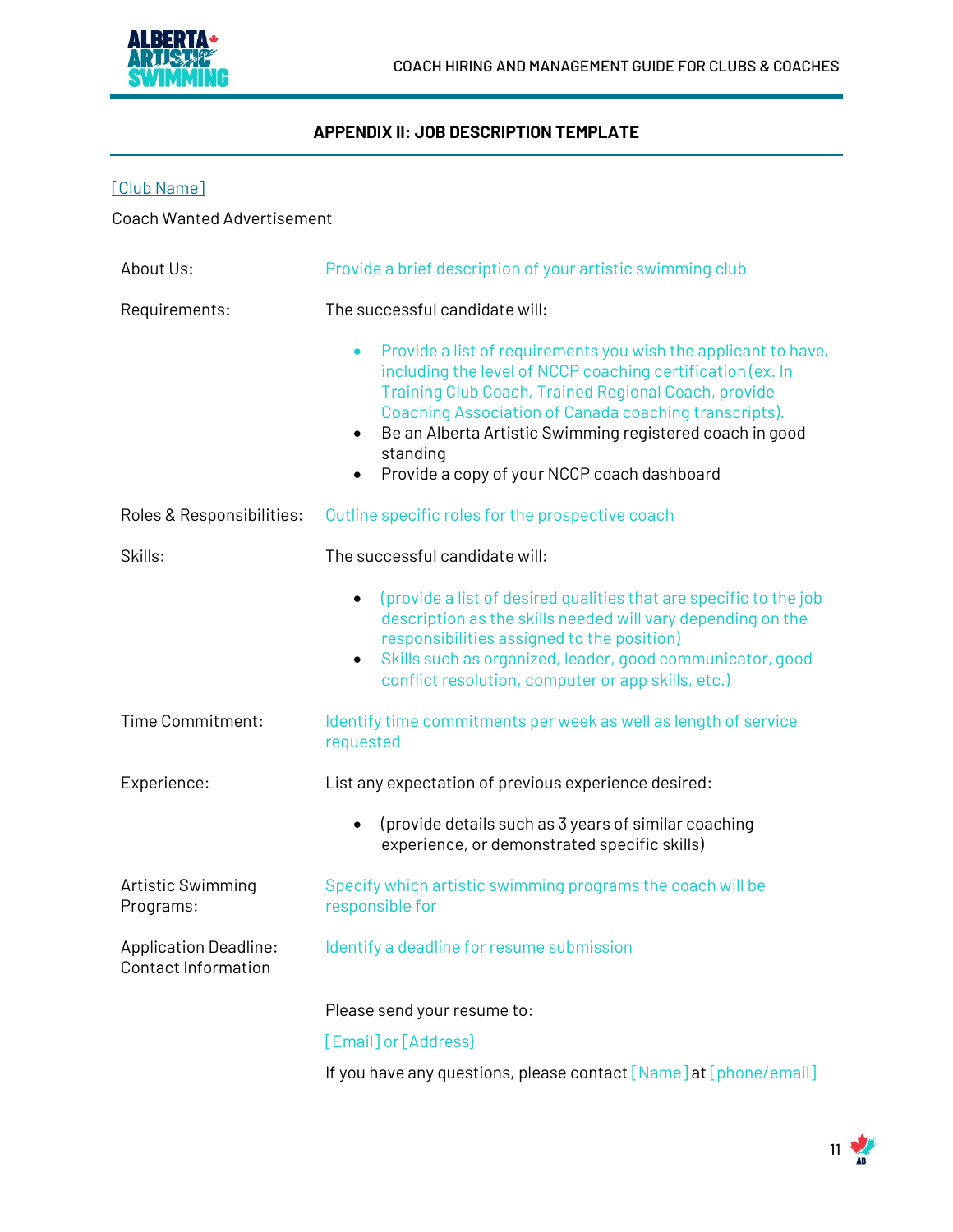

# **APPENDIX III: SAMPLE INTERVIEW GUIDE**

<span id="page-12-0"></span>The following guide includes the types of information and materials hiring clubs would want to provide to interviewers when preparing them to conduct interviews. This guide should be used to help prepare for an interview that would suit their club's needs. In addition to your club's interview guide, provide your interviewers with:

- Job description
- Candidates' resumes

Ensure that in your interview process, each candidate is asked the same series of questions, using the same phrasing, and in the same order and all candidates are evaluated on the same rating scale or frame of reference.

During the interview be organized and follow the following best practices:

1. Make introductions to the interview panelists

Introductions are an opportunity to show a candidate what it's like to work at your club. It may be helpful to discuss club culture (type of members in the club to assess whether the candidate is comfortable coaching children of various ages, adults and special needs athletes) and mention anything unique about your team or board. This portion should focus on casual conversation, and make the candidate feel comfortable during the interview. If it is a panel interview, introduce the panelists, and their titles.

- 2. Discuss the job opportunity and the structure of the interview Once introductions are complete, it's time to get down to why the candidate is here in the first place. Review the job description to ensure they are clear on what is expected of them and to be sure they agree with the requirements of the position. Following a discussion about the job, give the candidate an idea of the interview format. This portion should also include talking about the length of the interview, and what, if any assessments a candidate should expect.
- 3. Begin the interview with general questions You may want to start the interview off with a few common interview questions, such as:
	- What are your greatest strengths" and questions regarding a candidate's career goals. These general questions will give you an idea of what a candidate brings to the table for your club, their self-awareness and confidence.
- 4. Get more specific with position-based questions After opening the interview with some easy questioning, it's now time to test your candidate. These position-based questions could be anything from asking about programming, leadership scenarios, etc. Position-based interview questions are a great way for candidates to glean information from you as well and turn your interview into more of a conversation. Most importantly, these position-based questions will allow you to see a candidate's strengths and weaknesses during the interview.
- 5. Dig deeper with follow-up questions Many candidates will have prepared responses to commonly asked interview questions. You may want to take the conversation further with additional questions. Follow-up interview

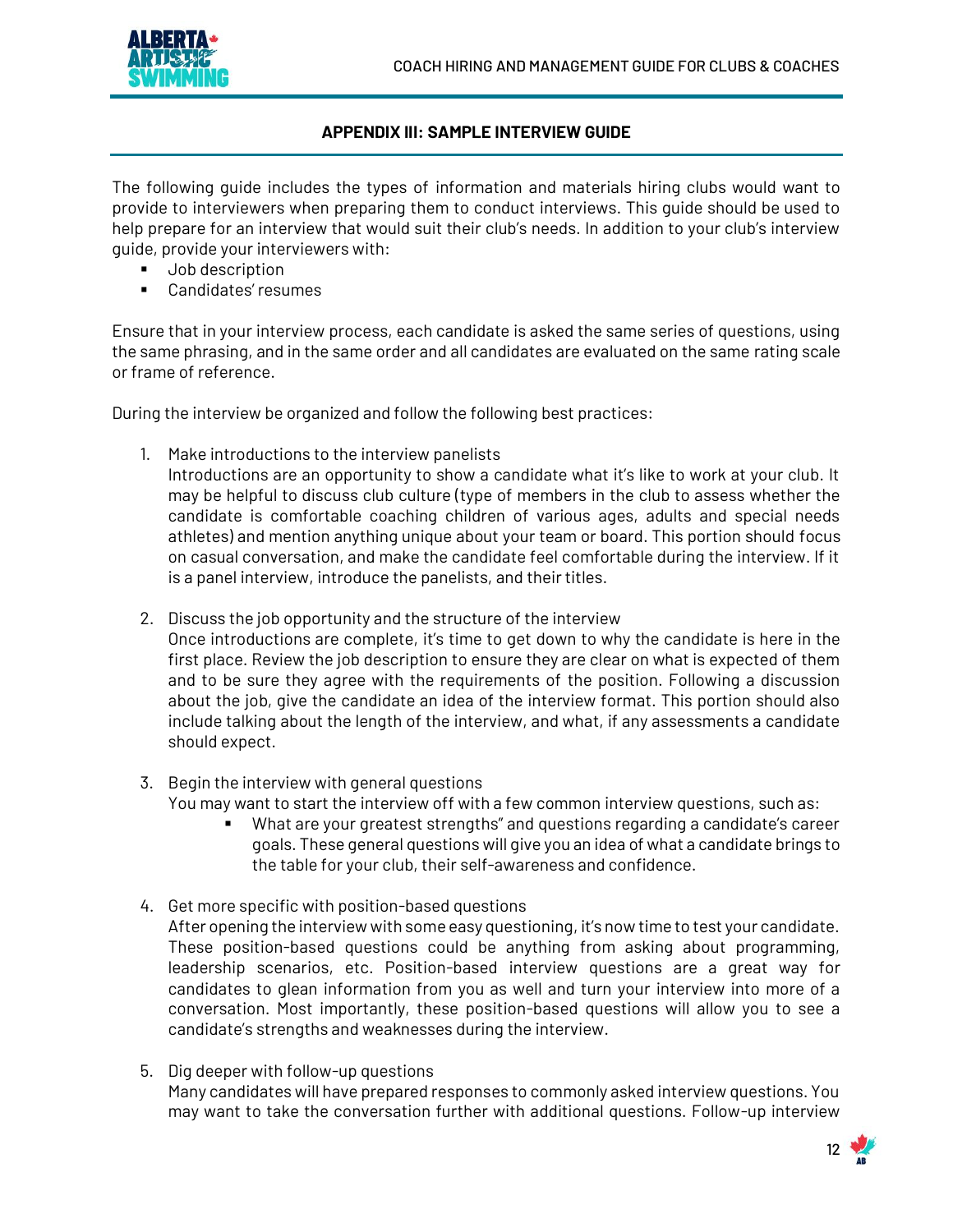

questions are a great way to learn more about a candidate. You can ask how they solved a problem that could be relevant to your club, for example.

6. Give the candidate time to answer questions

The second-to-last portion of the interview is the candidate questions. Here you'll find out if the candidate did their research and is genuinely interested in the job. Be prepared to answer questions like why a particular position is open, or a certain timeline for success you might expect from a candidate. Look for candidates who have prepared detailed questions that demonstrate they did their research on your club.

7. Provide next steps and closure

The final portion of the interview is providing the next steps for a candidate. Let a candidate know when they can expect to hear from you regarding a final decision, or the next step in the interview process. This is a candidate's final impression of your company, so thank them for taking time out of their day to interview.

# **Sample Interview Questions:**

- Tell us about artistic swimming and coaching background.
- How would you describe your coaching philosophy?
- What is your favourite part of coaching and the part you find most challenging?
- What is your greatest accomplishment as a coach?
- Tell us about a situation that you found to be particularly challenging. How did you handle it and what you would do differently?
- What do you do to stay current as a coach, and provide an example?
- How do you balance the needs of competitive swimmers and recreational swimmers within the same club?
- Have you done any work in the past to develop AquaGO! program assistants? If so, how did you incorporate them into the program and how did it go?
- How would you deal with an unhappy parent who is challenging you on billing and organizational practices? If you were a parent or executive member in a club, what would you say the priorities of the club should be?
- Tell us about a situation when you and a parent have disagreed and how you handled it?
- What ideas do you have to generate interest and enthusiasm in new swimmers?
- Have you ever run into a situation where you felt you could not meet the coaching needs of a swimmer?
- Have you ever helped organize a competition, dryland training, club fun day etc.?
- How would you manage any real or perceived conflict of interest?

# **SAFE SPORT Interview Questions:**

- How do you manage the boundaries with your athletes on the coach-athlete relationship?
- Would you tell us about your experience in working with children, youth and/or vulnerable individuals?
- What do you find most rewarding about working with children, youth and/or vulnerable individuals?
- What do you find most challenging about working with children, youth and/or vulnerable individuals?
- How would you handle a child, youth and/or vulnerable individual who is behaving in a manner that is disruptive in a group setting?

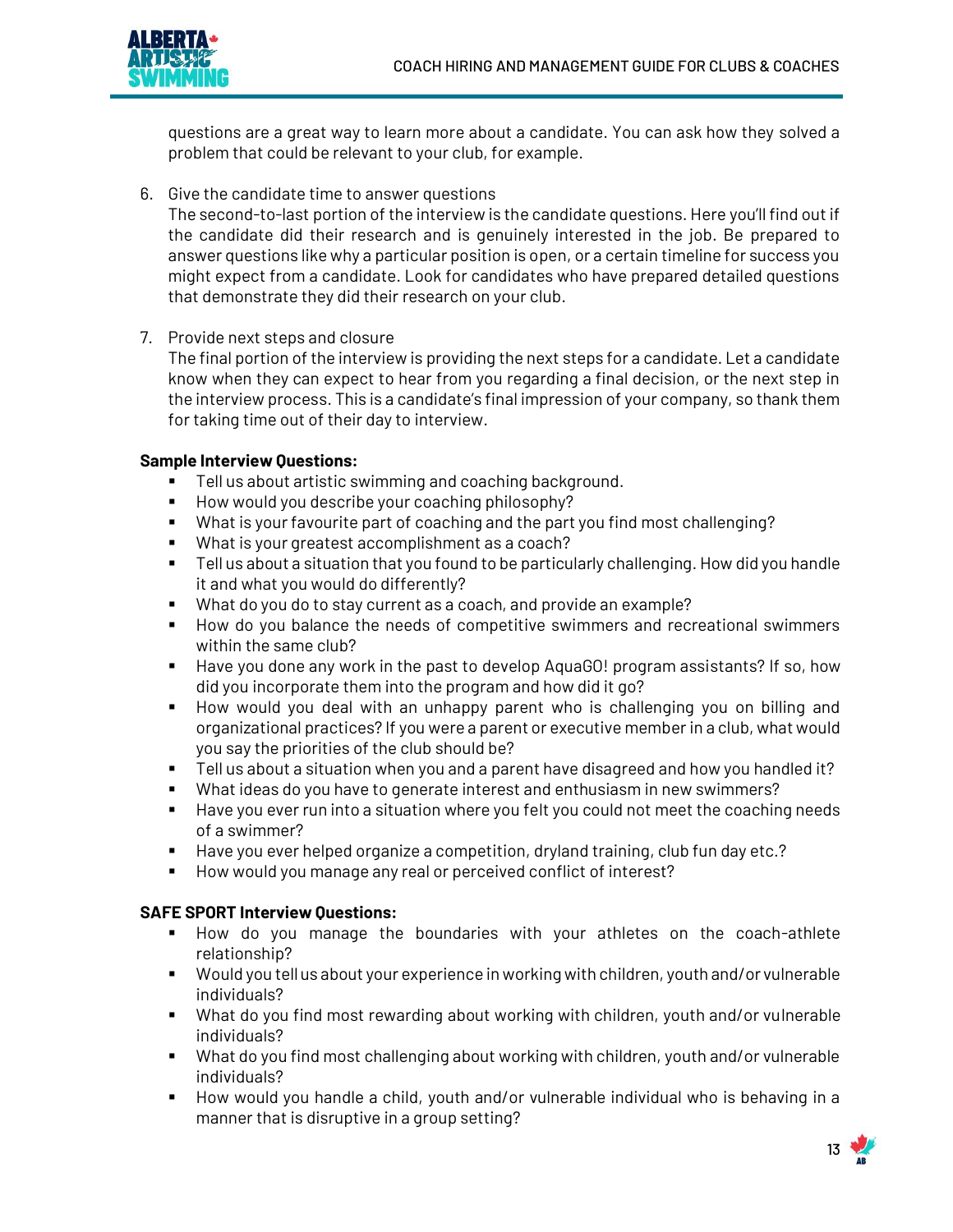

- How do you think your peers or supervisors would describe the way you work with children, youth and/or vulnerable individuals?
- **EXT** Are there any children, youth and/or vulnerable individuals with whom you would not wish to work with and if so, why?
- Can you tell us about children, youth and/or vulnerable individuals you have found challenging to work with? What strategies do you use to handle challenging behaviour?
- How would you handle a child, youth and/or vulnerable individual who appears sad and refuses to participate in activities?
- How would you deal with a child, youth and/or vulnerable individual who is acting aggressively?
- Have you ever lost your temper working with children, youth and/or vulnerable individuals? What was the trigger for this? What was the outcome?
- A parent of a child, youth and/or vulnerable individual wants someone from the organization to care for their child out of hours. What would be your response to this request?
- What would you do if you thought another person was harming a child, youth and/or vulnerable individual?
- Have you ever had a complaint made against you in relation to your working with children, youth and/or vulnerable individuals?
- Describe how you would work to help create a club environment that is welcoming and inclusive for your athletes.
- **•** Describe an experience in which you responded to a colleague or athlete who made an insensitive remark.
- What do you see as the most valuable aspect of creating a diverse and inclusive environment? What about the most challenging?

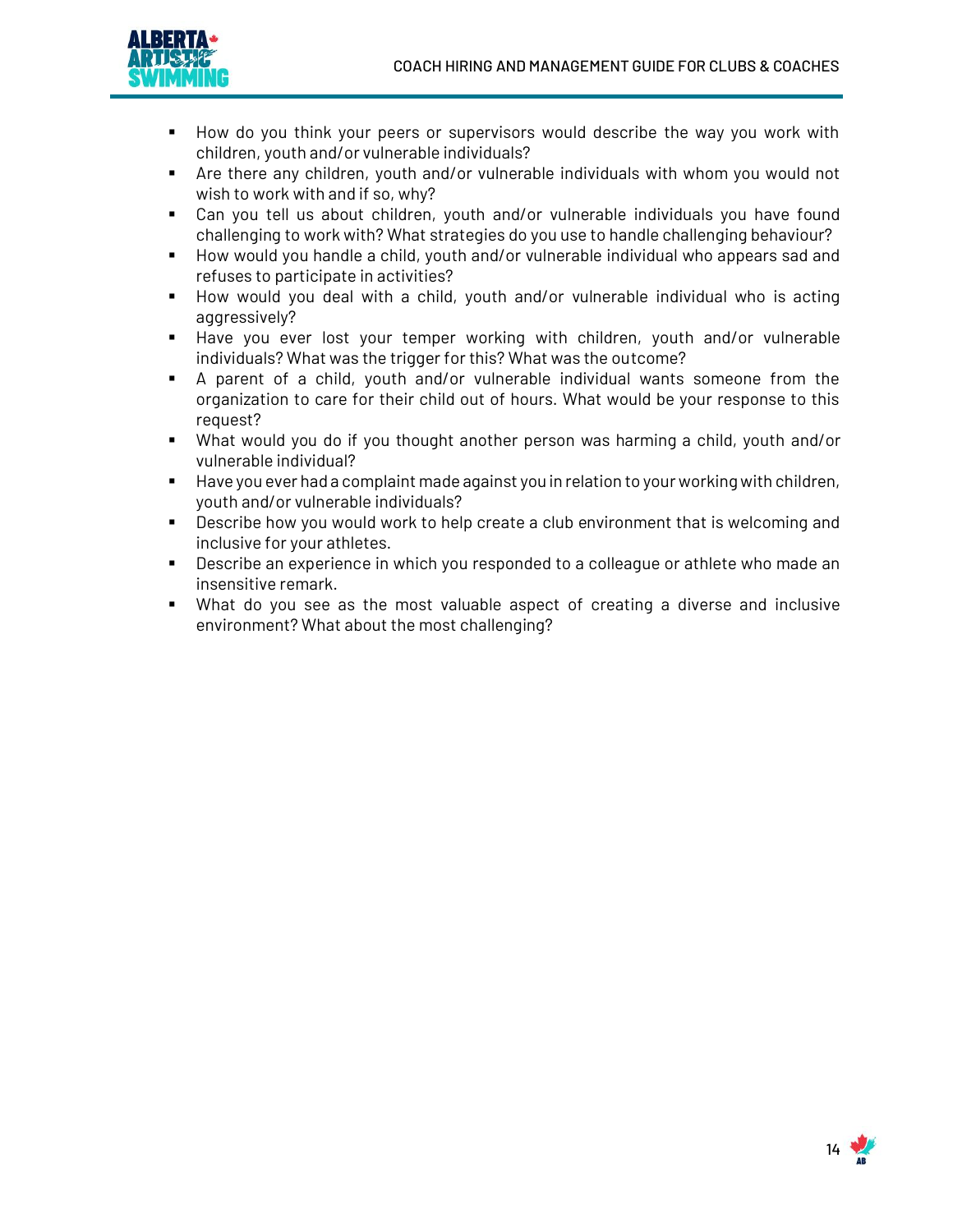

# **APPENDIX IV: SAMPLE LETTER OF OFFER**

<span id="page-15-0"></span>To: From: Date: Subject: Letter of Offer of Employment – (Club Name and Position)

# Dear (Candidate's Name),

Further to our interview discussion, I am very pleased to extend this offer of employment/contract to you for the position of (insert Position title) with (insert Club name). The full job description for this position is herein enclosed. A summary of the terms of employment/contract being offered for this position are as follows:

Reporting to: Insert the name of who the new hire report to

Start Date: Insert day employment will start

Term: Insert type of employment – Full-time, part-time, casual

Location: Insert what pool and/or office the position will be based

Remuneration: Insert pay – whether it be hourly or a salary

Benefits: Insert any benefits if applicable

Vacation: Insert any vacation if applicable

If you wish to accept this letter of offer, please respond your acceptance by email to (Insert name of who will need a copy of acceptance) attention. Once your letter is received, a formal agreement or contract will be sent to you with full details conditional on you meeting the minimum requirements required by the Canada Artistic Swimming and Alberta Artistic Swimming policies to be deemed eligible.

If you have any questions, please do not hesitate to contact me directly by phone at (insert number) or by email at (insert email).

Congratulations and I look forward to welcoming you to the Team.

Sincerely,

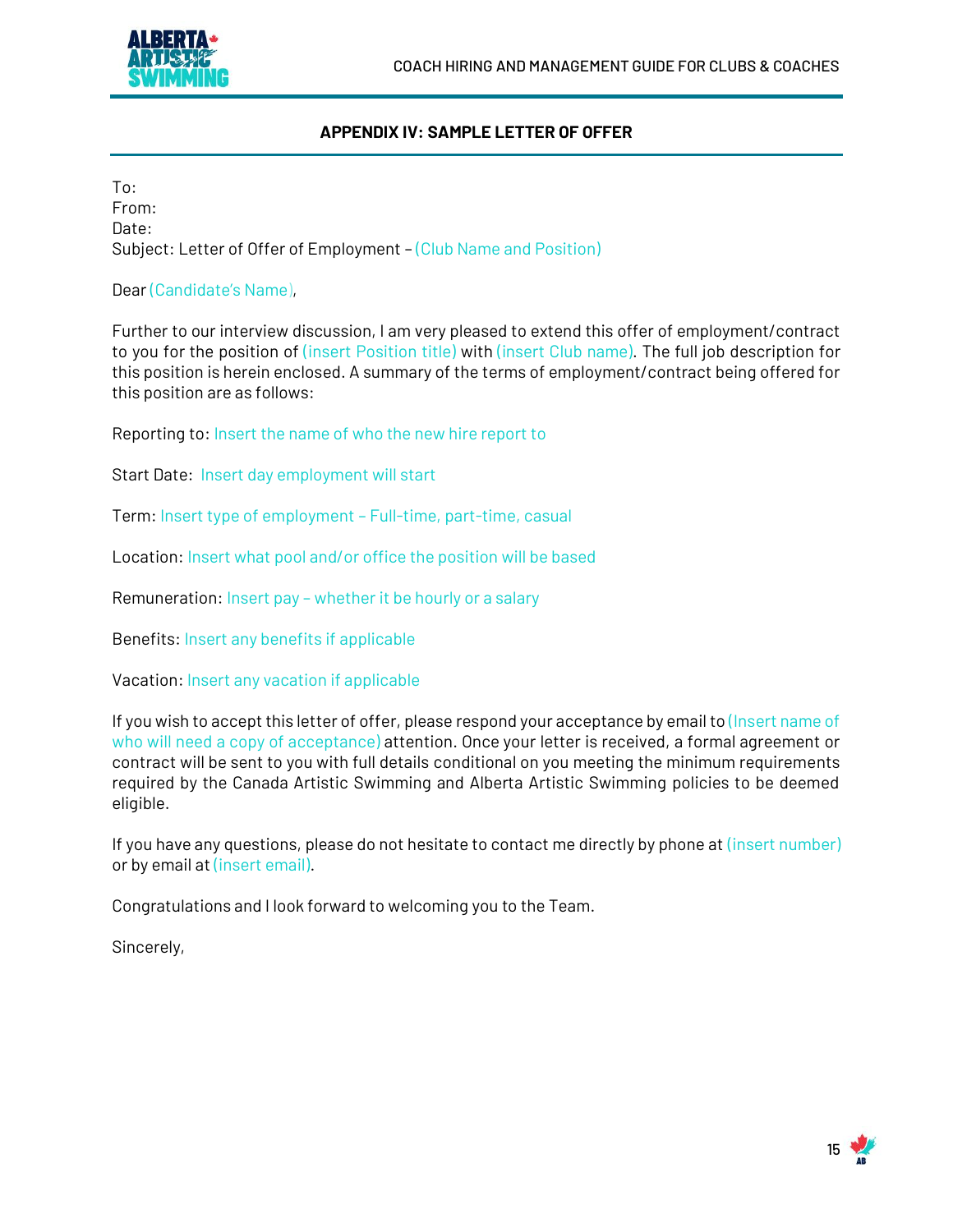

#### **APPENDIX V: SAMPLE JOB EMPLOYMENT CONTRACTOR AGREEMENT**

<span id="page-16-0"></span>*Note: elements need to be adjusted for an employee and other sections should be added as relevant to the situation such as any competition travel or conditions of meeting AAS/CAS policies. Legal or human resources expert review is strongly recommended of your club template.*

BETWEEN:

[INSERT NAME OF CLUB] [Insert Address] (Hereinafter the "Club")

- And -

[INSERT NAME] [Insert Address] (Hereinafter "Contractor")

**WHEREAS** the Parties have agreed to enter into an agreement for services and wish to reflect the terms of their agreement in writing;

**NOW THEREFORE** in consideration of the mutual covenants and agreements hereinafter contained and for other good and valuable consideration, the parties hereby agree as follows:

#### **Responsibilities of the Contractor**

- 1. The Contractor will fulfil the deliverables and responsibilities described in Appendix "A".
- 2. The Contractor understands and agrees that there is uncertainty with respect to the Employer's environment due to the global COVID-19 pandemic; therefore the Contractor understands and agrees that the Contractor will only be compensated for actual work performed on a pro-rated basis as directed by the Club and that the Contractor agrees to accept any required agreement modification or suspension which will not be considered breach of agreement.

#### **Fees and Payments**

- 3. The Club will pay to the Contractor \$XX.00 per hour (plus HST if applicable) as directed by the Club. The Contractor will submit timesheets and invoices monthly to the Club for payment.
- 4. Consideration payable to the Contractor will be of a confidential nature and will not be discussed with any third parties.

#### **Term**

5. This Agreement will commence on \_\_\_\_\_\_\_\_\_\_\_\_ and will terminate on \_\_\_\_\_\_\_\_\_\_\_\_\_\_ unless earlier terminated pursuant to this Agreement.

**OR**

6. This Agreement will commence on \_\_\_\_\_\_\_\_\_\_ and will continue indefinitely until terminated pursuant to this Agreement.

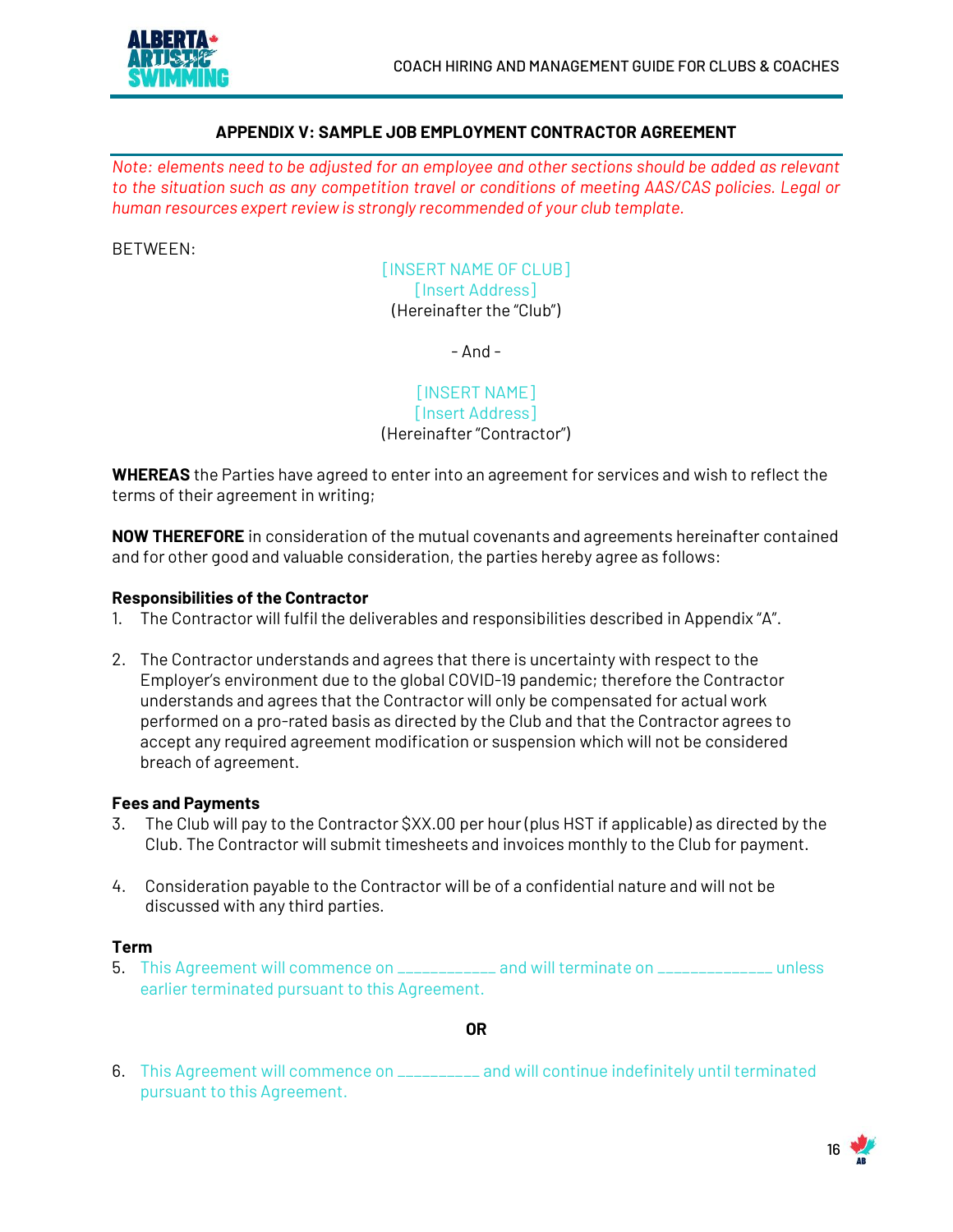

# **Termination of Agreement**

- 7. Either party may terminate this agreement immediately if either Party goes into liquidation, insolvency, or has an administrator or receiver of its undertaking appointed.
- 8. The Club may terminate this agreement immediately upon written notice to the Contractor of its intention to terminate this Agreement, which will terminate accordingly.
- 9. Either Party may terminate this Agreement if there is a breach of the terms of this Agreement. In such case, written notice must be given to specify the breach and the Party receiving the notice will have three (3) days to remedy the matter.
- 10. In the event this Agreement is terminated, the Parties will pay all monies owed in accordance with this agreement to date of termination.

# **Conditions Following Termination**

- 11. Upon termination, the Parties agrees to:
	- a. Immediately cease using the Intellectual Property of the other party
	- b. Not to divulge or use any Confidential Information
	- c. Pay all their respective debts owing to creditors relating to this Agreement
	- d. Coordinate a smooth transition so the services described herein are not jeopardized

# **Assignment, Agency and/or Partnership**

12. Parties agree not to commit or purport to commit the other party to the payment of any money to any person, organization or corporation without the prior written consent of the Parties. The Parties will not assign, either directly or indirectly, any obligation or entitlement that it has under this Agreement without express written consent from the Parties. Nothing in this agreement will be construed as making the Parties partners or in a joint venture.

#### **Independent Contractor**

- 13. The Parties agree and acknowledge that the relationship intended by this Agreement is that of independent contractor.
- 14. The Contractor agrees to save harmless and indemnify Club from and against all claims, charges, taxes, penalties and/or demands which may be made by the Canada Revenue Agency requiring Club to pay income tax payable by the Contractor; or on behalf of or related to the Employment Insurance Commission or the Canada Pension Plan under the applicable statues and regulations with respect to any amount payable by the Contractor.

# **Confidentiality**

- 15. The Contractor covenants and agrees with Club:
	- a. That they will not at any time disclose any Confidential Information to any legal person and will make no use whatsoever of any Confidential Information (other than in the ordinary and usual course of the services provided to Club) without the prior written consent of Club.
	- b. That upon the Contractor ceasing to be contracted by Club, or at any other time upon the request of Club, the Contractor will immediately return any Confidential Information in their possession, including without limitation, hard and electronic copies and notes based thereon whether prepared by the Contractor or Club, to Club and will not retain any copies or other reproductions or extracts thereof.

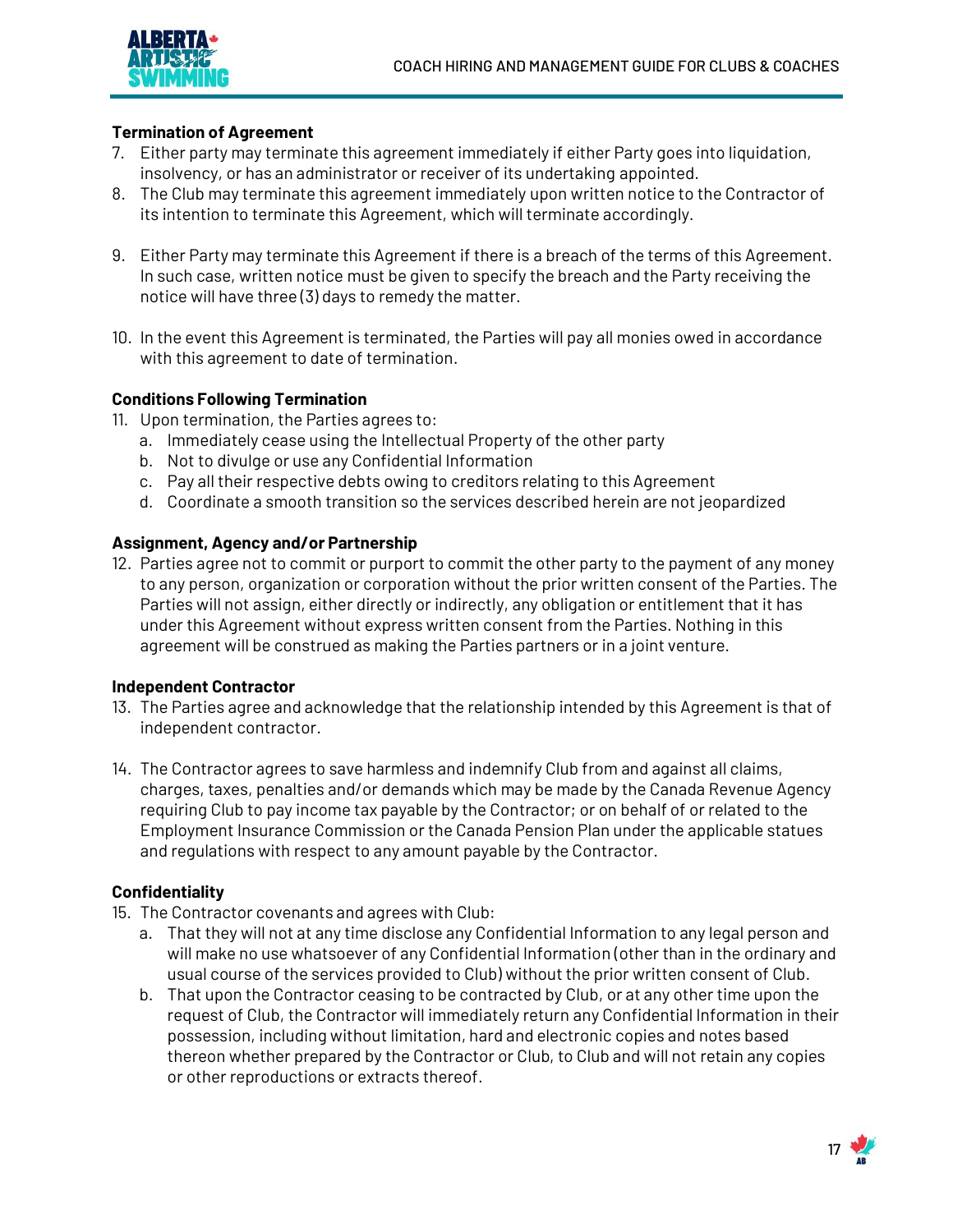

16. "Confidential Information" means any information, and know-how concerning the past, present and contemplated services, products, processes, and procedures for and of providing, marketing, distributing and selling goods or services related to the business of Club, including, without limitation, information, knowledge or data relating to training programs, manuals, designs, compilation of information, data, databases, programs, plays, methods, techniques, equipment or machines, customer/member information, their names, contact information, preferences and skills.

# **Proprietary Rights and Intellectual Property**

- 17. The Contractor hereby acknowledges and agrees that all Intellectual Property which the Contractor, from time to time, conceives, discovers, creates or makes, solely or jointly with others during their contract with Club is the sole property of Club and the Contractor will, at Club's request and expense, take all such steps requested by Club to protect the property rights in such Intellectual Property.
- 18. The Contractor will not use, reproduce or distribute such material or works, or any part thereof, without the express written consent of Club.
- 19. "Intellectual Property" means ideas, concepts, works, discoveries, data, and information, whether patentable or not and whether subject to copyright or not, including, but not limited to, anything that constitutes Confidential Information and all products, devices, processes, methods, software, formulas and techniques or any other proprietary rights which relate in any manner to any aspect of any activities or prospective activities of Club.

# **Conflict of Interest**

- 20. The Contractor agrees not to undertake, involve or associate themselves with any activity or third party that would be considered by Club, in its sole discretion, as representing a conflict of interest.
- 21. This Agreement is conditional upon the Contractor disclosing, prior to executing this Agreement, any potential conflict of interest, whether directly or indirectly, in which the Contractor is involved.

# **Liability and Indemnity**

- 22. The Contractor will indemnify and hold harmless the Club and its respective directors, officers, consultants, agents and employees ("Club Indemnified Parties") from and against any and all loss of, or damage to, property, or injuries to, or death of, any person or persons and will defend, indemnify and hold harmless Club Indemnified Parties, or any of them, from any and all claims, damages, suits, costs, expenses, liabilities, fines, obligations, penalties, demands, actions or proceedings of any nature or kind whatsoever (including, without limitation, legal fees and disbursements) of or by anyone whosoever, resulting from, or arising out of, directly or indirectly:
	- a. Any negligent act or omission or wilful misconduct of the Contractor or its respective directors, officers, servants, subcontractors, employees or any other persons for whom in law the Contractor is responsible who are acting under the Contractor's direction or supervision;
	- b. Any breach of any term, obligation, requirement, covenant or condition of this Agreement on the part of the Contractor.